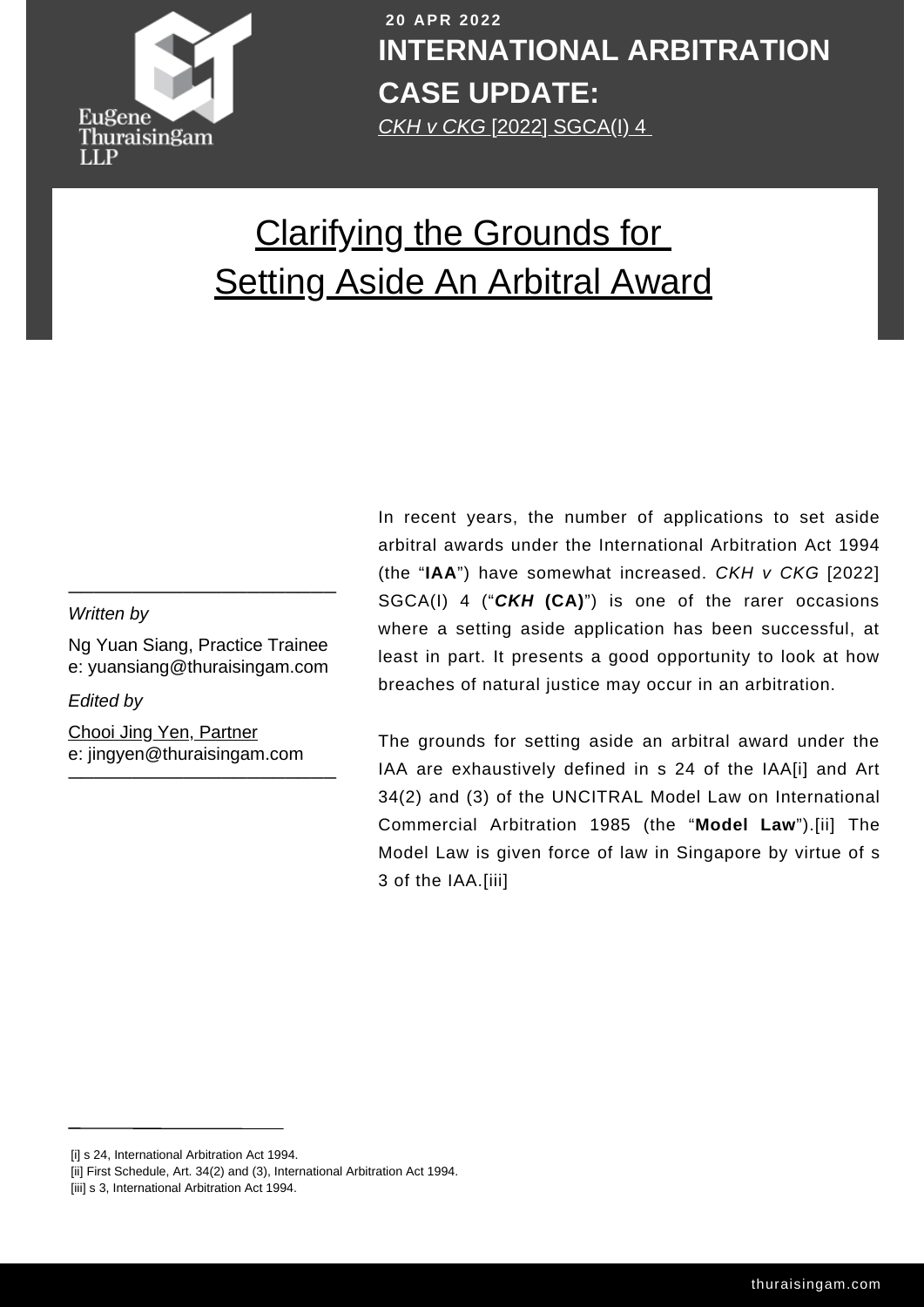## *1. Facts*

*CKH* (CA) was an appeal against the decision of the Singapore International Commercial Court ("**SICC**") in *CKG v CKH* [2021] SGHC(I) 5, concerning s 24(b) of the IAA and Art  $34(2)(a)(iii)$  of the Model Law. The former subsection provides that the General Division of the High Court may set aside an arbitral award if there was, in the making of the award, a breach of the rules of natural justice by which the rights of any party are prejudiced.[iv] The latter Article provides, *inter alia*, that a court can set aside an arbitral award upon proof that "the award deals with a dispute not contemplated by or not falling within the terms of the submission to arbitration, or contains decisions on matters beyond the scope of the submission to arbitration".  $[v]$ 

The facts of the present case are complicated. What is relevant is summarised here. The parties entered into an agreement where CKH would sell its timber concession interests to CKG. In exchange, CKG would pay US\$8 million and provide a three-year supply of round logs for CKH's plywood factory. It was provided, inter alia, that CKG would supply these round logs on a free-on-board basis, while CKH would bear all local, national or other taxes. In a separate document accepted as part of the agreement

between the parties and which concerned separate obligations, a clause provided for a contractual setoff mechanism by which CKG could reduce its round log volume obligations based on the amount of outstanding debt owed to them by CKH (the "**debt-to-log conversion**"). This clause also provided that both parties "will attempt to settle all or any outstanding matters in an amicable manner".[vi]

## *1.1. The arbitral tribunal's (the "Tribunal") decisions*

Both parties breached their agreement. There was a shortfall in CKG's supply of logs and CKH failed to make the agreed payments. CKH initiated the original application. It was not disputed that CKH owed CKG a debt of about IDR 50 billion in relation to freight and taxes for logs CKG already supplied (the "**Principal Debt**"). However, the Tribunal found that CKG could not rely on the debtto-log conversion to reduce its round log volume obligations, because CKG had not attempted to settle the dispute amicably. The Tribunal therefore decided that CKG was liable to CKH in damages amounting to US\$8,512,789.88 and 15,126,969,785 Indonesian rupiah ("IDR") while CKH was liable in

<sup>[</sup>iv] s 24(b), International Arbitration Act 1994.

<sup>[</sup>v] First Schedule, Art. 34(2)(a)(iii), International Arbitration Act 1994.

<sup>[</sup>vi] *CKG v CKH* [2021] SGHC(I) 5 at [13]-[15].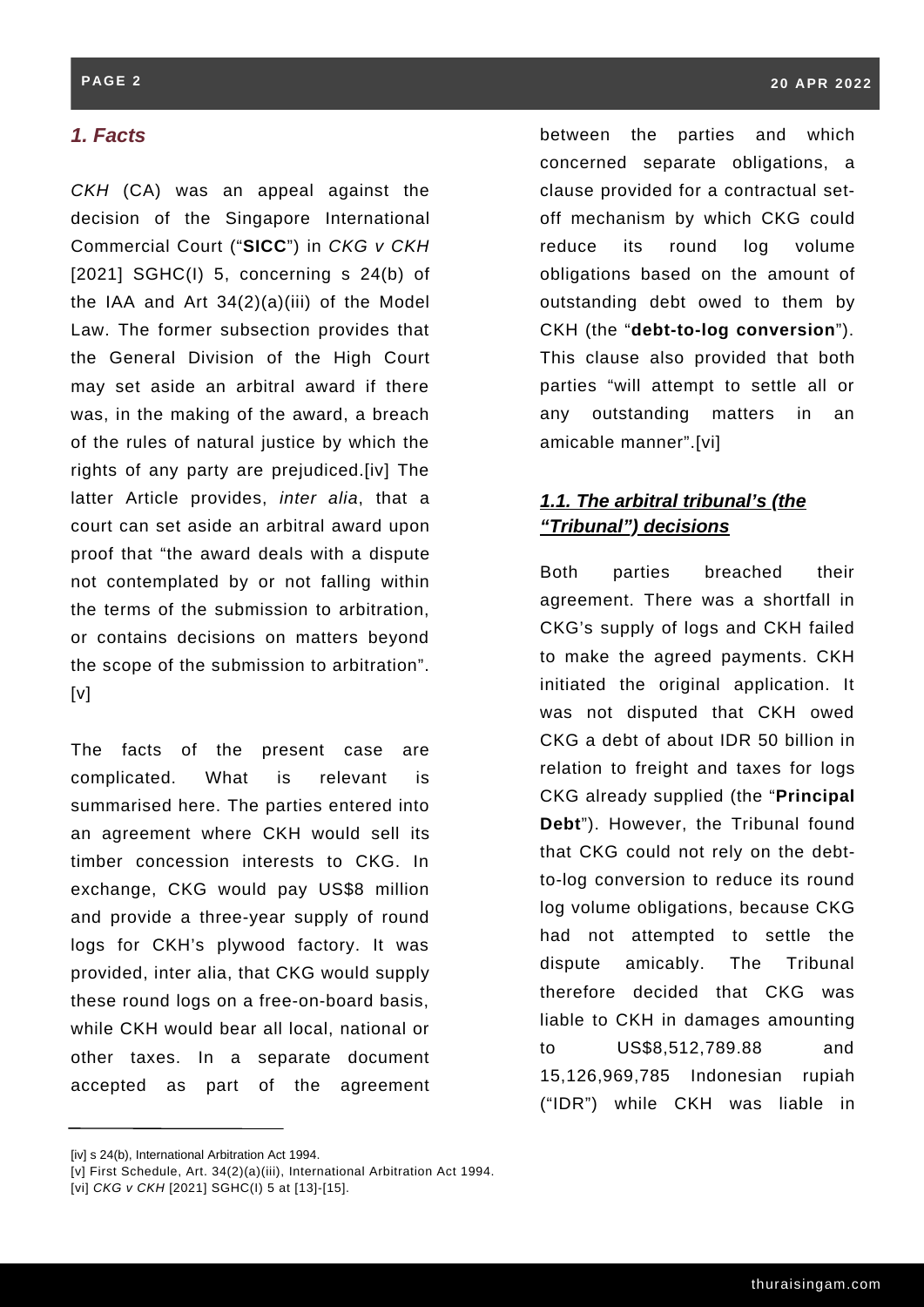#### **PAGE 3**

damages to CKG in the lesser sum of IDR29,918,809,545.86.[vii]

CKG later applied to the Tribunal for an additional award to address the Principal Debt. The Tribunal denied this request on the basis that, inter alia, it had no jurisdiction since CKG made no "claim" for it in the arbitration.[viii]

# *1.2. The SICC's partial setting aside of arbitral award 2. The Court of Appeal's decision*

CKG thereafter applied to the SICC to set aside the arbitral award on the basis that it had failed to consider, *inter alia*, the issue pertaining to the Principal Debt. It relied on the aforementioned s 24(b) of the IAA and Art 34(2)(a)(iii) of the Model Law.[ix]

The SICC found that the Tribunal's failure to consider the Principal Debt amounted to a breach of natural justice, because it was a significant issue which could affect the sums owing between the parties and the costs of the Arbitration. Even if CKG was not entitled to use the debt-to-log conversion to set off its round log volume obligations, the Principal Debt and interest was still owed by CKH to CKG and should still have been taken into account in awarding damages. The relevant paragraphs of the Award were therefore set aside under Art 34(2)(a)(iii) of the Model Law read with s 24(b) of the IAA, though the setting aside was suspended for a period of time pursuant to Art 34(4) of the

Model Law[x] to allow the Tribunal sufficient time to determine the issue pertaining to the Principal Debt.[xi]

The SICC further ordered that if the Tribunal were still unable to eliminate the grounds for setting aside, the relevant paragraphs of the arbitral award would be set aside in its entirety.[xii]

# *on the setting-aside application*

This takes us to *CKH* (CA), CKH's appeal against the SICC's decision to partially set aside the arbitral award. The only issue before the Court of Appeal was whether the Tribunal should have taken into account the existence and amount of the Principal Debt and interest on it.[xiii]

Before discussing the SICC's decision to partially set aside the arbitral award, the Court of Appeal first considered the law on settingaside an arbitral award. It found that the failure by an arbitral tribunal to address an issue submitted to it for adjudication may constitute a breach of the rules of natural justice within the meaning of s 24(b) of the IAA. While Art 34(2)(a)(iii) of the Model Law only provides that a court may

\_\_\_ [vii] CKG v CKH [2021] SGHC(I) 5 at [1], [16]-[18]. [viii] *CKG v CKH* [2021] SGHC(I) 5 at [22]-[31]. [ix] *CKG v CKH* [2021] SGHC(I) 5 at [2]. [x] First Schedule, Art. 34(4), International Arbitration Act 1994. [xi] *CKG v CKH* [2021] SGHC(I) 5 at [55], [59]-[61], [77]. [xii] *CKG v CKH* [2021] SGHC(I) 5 at [76].

<sup>[</sup>xiii] *CKH v CKG* [2022] SGCA(I) 4 at [3].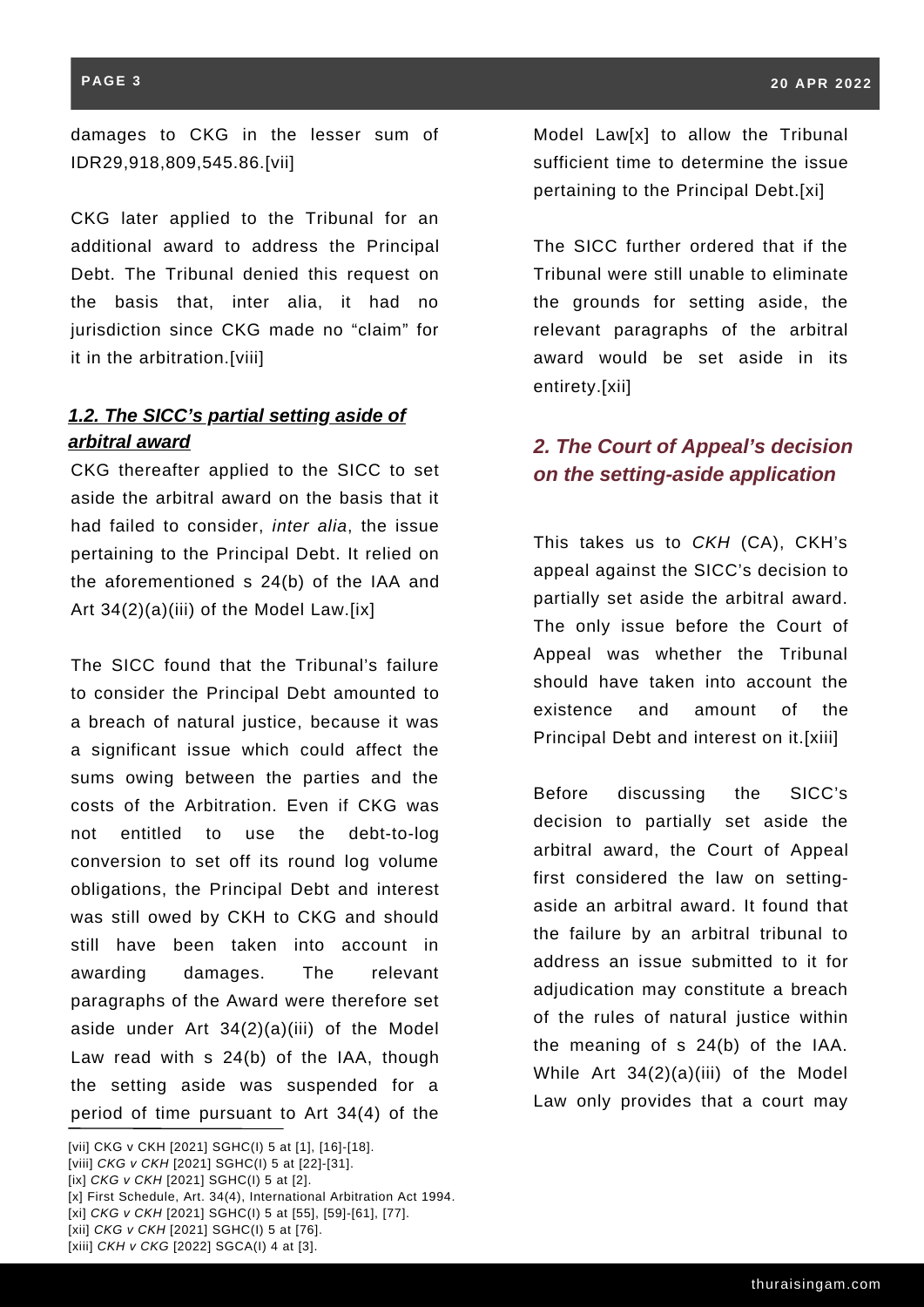set aside an award if it deals with a dispute not contemplated by or not falling within the terms of the submission to arbitration, or contains decisions on matters beyond the scope of the submission to arbitration, the Court of Appeal considered that dealing with matters beyond the scope of a submission and failing to deal with matters within the scope of a submission are two sides of the same coin.[xiv]

The Court of Appeal also cited numerous cases to support the proposition that failure by an arbitral tribunal to address an issue submitted to it could constitute a breach of natural justice justifying intervention by the court. It also found that there were two further hurdles to relief in the case of a breach of natural justice ensuing from a failure to consider an issue – namely (1) a causal nexus between the breach and the award, and (2) that the breach must have prejudiced the aggrieved party's rights. These were not contentious in *CKH* (CA). [xv]

## *2.1. The "no claim" argument*

The Court of Appeal then went into the Tribunal's refusal to address the Principal Debt on the basis that it had no jurisdiction since CKG made

\_\_ [xiv] *CKH v CKG* [2022] SGCA(I) 4 at [11]-[12]. [xv] *CKH v CKG* [2022] SGCA(I) 4 at [13]-[14]. [xvi] *CKH v CKG* [2022] SGCA(I) 4 at [15]-[16]. [xvii] *CDM and another v CDP* [2021] 2 SLR 235 at [18]. [xviii] *CKH v CKG* [2022] SGCA(I) 4 at [18]. [xix] *CKH v CKG* [2022] SGCA(I) 4 at [19].

no "claim" for it in the arbitration. Though there was no pleading addressing the position regarding the Principal Debt in the event the Tribunal rejected CKG's case that it could rely on the debt-to-log conversion clause to withhold or reduce log deliveries, the fact remained that matters could arise or become within the scope of issues submitted for an arbitral decision, even if they were not pleaded.[xvi] Pleadings were only one place to determine the scope of the parties' submissions – beyond that, there were also:

(1) the agreed list of issues;

(2) opening statements;

(3) evidence adduced; and

(4) closing statements at the arbitration. [xvii]

The Court of Appeal then went on to consider the relevant documents. It made the following findings:-

- It was understandable that a counterclaim or even set-off was not pleaded, because CKH first argued that the debt-to-log conversion clause was not properly invoked only in its Reply to Statement of Defence and Defence to Counterclaims ("**RSDDC**").[xviii]
- Shortly after the RSDDC, both parties had exchanged expert reports which treated the Principal Debt as an element. Both parties' experts released a Joint Statement, which did actually address the position on the Principal Debt if the debt-to-log conversion